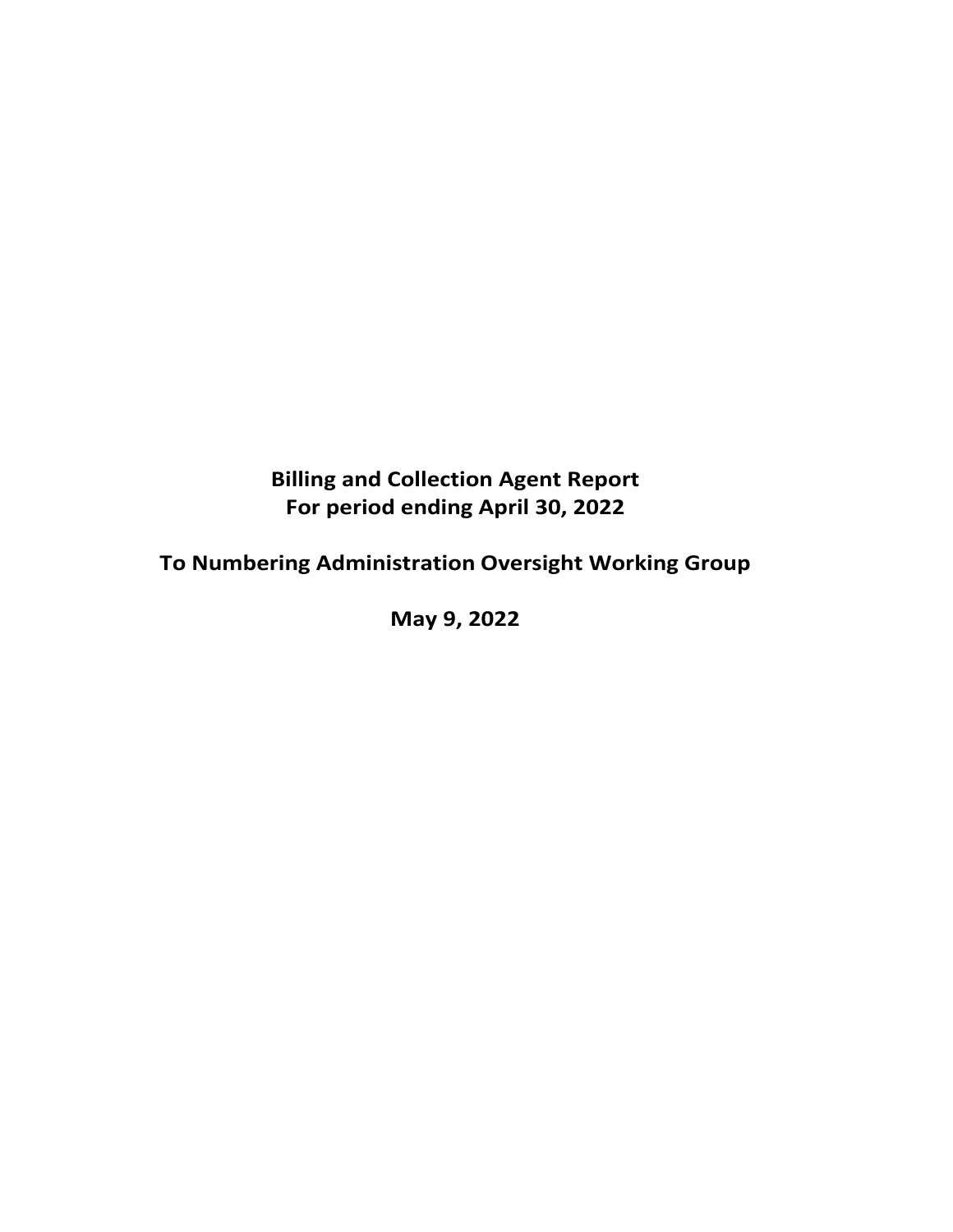## **NANPA FUND STATEMENT OF FINANCIAL POSITION April 30, 2022**

**Assets**

| Cash in bank - NANP                              | \$<br>4,940,443 |             |
|--------------------------------------------------|-----------------|-------------|
| Cash in bank - RND                               | 2,487,037 \$    | 7,427,480   |
| Receivables                                      |                 |             |
| Receivable from US Carriers                      | 17,292          |             |
| Refunds due back to US Carriers (see note below) | (41, 851)       |             |
| Receivable from Canada                           |                 |             |
| Receivable from Caribbean countries              | 6,117           |             |
| Receivables forwarded to Treasury for collection | 90,316          |             |
| Allowance for uncollectible accounts             | (96,600)        | (24, 726)   |
| RND receivable                                   |                 | 1,601,994   |
| <b>Total assets</b>                              |                 | 9,004,748   |
| Less: Accrued liabilities                        |                 |             |
| Welch LLP                                        | 28,400          |             |
| SOMOS - NANPA & Pooling                          | 578,778         |             |
| Data Collection Agent - USAC                     | 6,500           | (613, 678)  |
| RND fees repayable to carriers                   |                 | (4,091,975) |
|                                                  |                 |             |
| <b>Fund balance</b>                              |                 | 4,299,095   |
|                                                  |                 |             |

There are credit balances of \$41,851 included in the accounts receivable balance. The majority of the balance is made up of amounts that cannot be refunded because the carriers are in Red Light status.

The RND fees repayable to carriers represents amounts invoiced to carriers since September 2020 net of amounts refunded.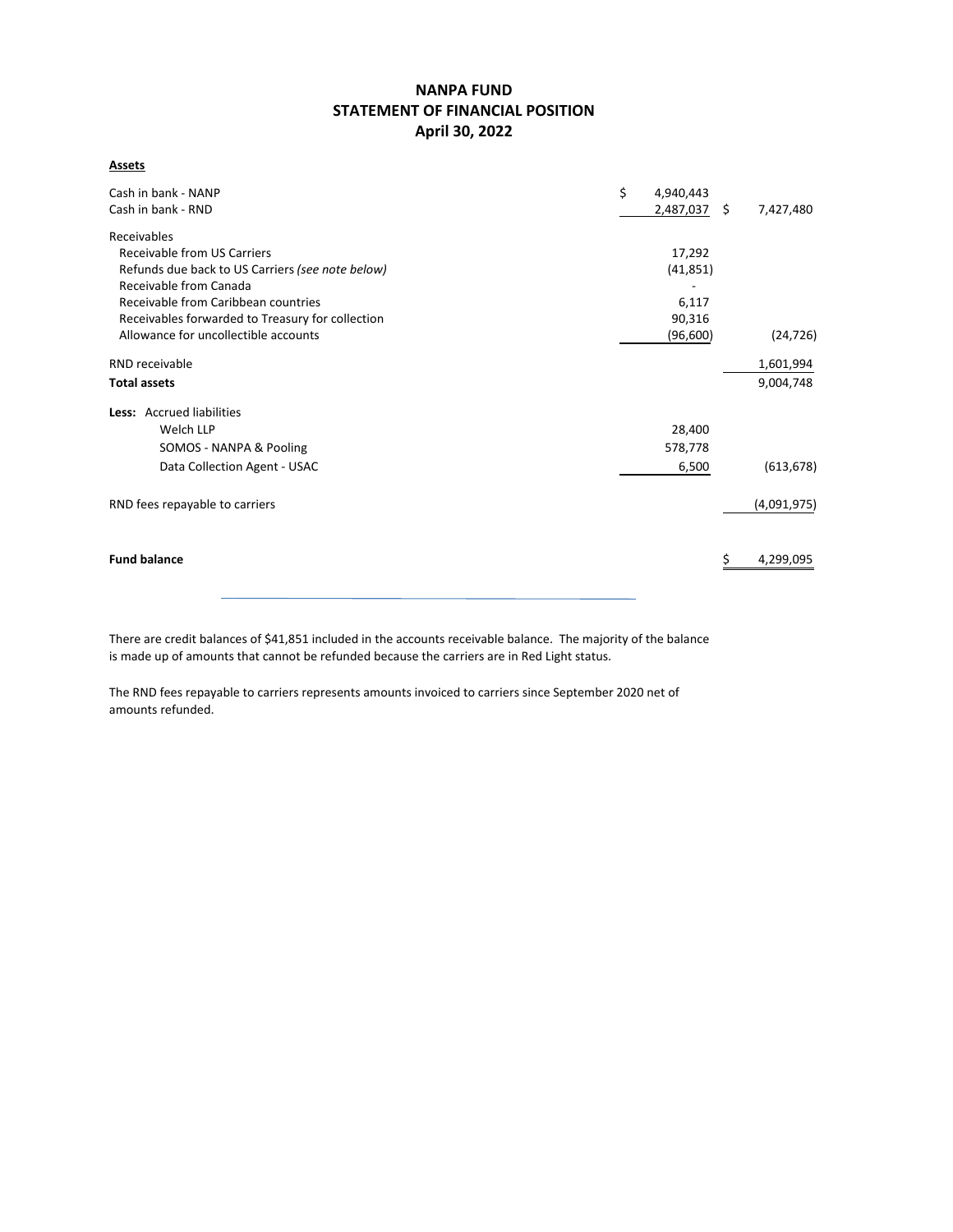#### **NANP FUND STATEMENT OF CHANGES IN FUND BALANCE OCTOBER 2021 TO SEPTEMBER 2022**

|                                                                                |            | <b>Actual</b><br><b>Forecasted</b>  |                                     |                                     |                                     |                                     |                                     |                                     |                                     |                                     |                                     |                                   | <b>Variance</b><br>between        |                                   |                        |                                                             |
|--------------------------------------------------------------------------------|------------|-------------------------------------|-------------------------------------|-------------------------------------|-------------------------------------|-------------------------------------|-------------------------------------|-------------------------------------|-------------------------------------|-------------------------------------|-------------------------------------|-----------------------------------|-----------------------------------|-----------------------------------|------------------------|-------------------------------------------------------------|
|                                                                                |            | Oct-21                              | <b>Nov-21</b>                       | <b>Dec-21</b>                       | <b>Jan-22</b>                       | Feb-22                              | Mar-22                              | Apr-22                              | May-22                              | <b>Jun-22</b>                       | <b>Jul-22</b>                       | Aug-22                            | Sep-22                            | <b>Total</b>                      | <b>Budget</b>          | forecasted<br>results and<br>budget at<br><b>Sept 30/22</b> |
| Revenue<br><b>International Contributions</b><br>Canada<br>Caribbean countries | (1)<br>(1) | 25,027<br>29,043                    | 12,513                              | 12,513                              | 12,513                              | 12,513                              | 12,513                              | 12,513                              | 12,513                              | 12,513                              | 12,513                              | 12,513                            |                                   | 150,157<br>29,043                 | 150,157<br>29,043      |                                                             |
| <b>Total International Contributions</b>                                       |            | 54,070                              | 12,513                              | 12,513                              | 12,513                              | 12,513                              | 12,513                              | 12,513                              | 12,513                              | 12,513                              | 12,513                              | 12,513                            |                                   | 179,200                           | 179,200                |                                                             |
| Domestic Contributions - US carriers                                           | (1)        | 5,040,124                           | 70                                  | 3,766                               | (3,992)                             | (980)                               | 614                                 | (3,013)                             |                                     |                                     |                                     |                                   |                                   | 5,036,589                         | 4,963,718              | 72,871                                                      |
| Late filing fees for Form 499A                                                 | (2)        | 500                                 | 4,600                               | 6,500                               | (600)                               | 400                                 | 1,600                               | 800                                 |                                     |                                     |                                     |                                   | 80,000                            | 93,800                            | 80,000                 | 13,800                                                      |
| Interest income                                                                | (3)        | 1,289                               | 1,252                               | 1,172                               | 1,129                               | 880                                 | 927                                 | 939                                 | 1,250                               | 1,250                               | 1,250                               | 1,250                             | 1,250                             | 13,838                            | 15,000                 | (1, 162)                                                    |
| <b>Total revenue</b>                                                           |            | 5,095,983                           | 18,435                              | 23,951                              | 9,050                               | 12,813                              | 15,654                              | 11,239                              | 13,763                              | 13,763                              | 13,763                              | 13,763                            | 81,250                            | 5,323,427                         | 5,237,918              | 85,509                                                      |
| <b>Expenses</b><br>NANPA and Pooling Administration                            | (4)        | 578,778                             | 578,778                             | 584,429                             | 578,778                             | 578,778                             | 578,778                             | 578,778                             | 581,695                             | 581,694                             | 581,694                             | 581,694                           | 581,694                           | 6,965,568                         | 6,980,336              | 14,768                                                      |
| <b>Billing and Collection</b><br>Welch LLP<br><b>Data Collection Agent</b>     | (5)<br>(6) | 28,400<br>6,401                     | 28,400<br>6,574                     | 28,400<br>6,426                     | 28,400<br>6,556                     | 28,400<br>6,604                     | 28,400<br>6,685                     | 28,400<br>6,618                     | 28,400<br>6,500                     | 28,400<br>6,500                     | 28,400<br>6,500                     | 28,400<br>6,500                   | 28,400<br>6,500                   | 340,800<br>78,364                 | 340,800<br>78,000      | (364)                                                       |
| <b>Annual Operations Audit</b>                                                 | (7)        | $\sim$                              |                                     | 51,500                              |                                     | $\sim$                              | $\sim$                              |                                     | $\sim$                              | $\sim$                              | $\sim$                              | $\sim$                            |                                   | 51,500                            | 51,000                 | (500)                                                       |
| <b>Bank Charges</b>                                                            | (8)        | 3,597                               | 5,896                               | 2,801                               | 2,668                               | 2,405                               | 2,458                               | 2,238                               | 3,333                               | 3,333                               | 3,333                               | 3,333                             | 3,333                             | 38,728                            | 40,000                 | 1,272                                                       |
| <b>Carrier Audits</b>                                                          | (9)        |                                     |                                     |                                     |                                     |                                     |                                     |                                     |                                     |                                     |                                     | $\sim$                            |                                   | $\sim$                            | 200,000                | 200,000                                                     |
| Bad debt expense (recovery)                                                    | (10)       | 4,800                               | (4,800)                             | 3,177                               | 703                                 | (5, 496)                            | (3, 299)                            | (1,88)                              |                                     |                                     |                                     |                                   | 40,000                            | 33,203                            | 40,000                 | 6,797                                                       |
| <b>Total expenses</b>                                                          |            | 621,976                             | 614,848                             | 676,733                             | 617,105                             | 610,691                             | 613,022                             | 614,152                             | 619,928                             | 619,927                             | 619,927                             | 619,927                           | 659,927                           | 7,508,163                         | 7,730,136              | 221,973                                                     |
| Net revenue (expenses)                                                         |            | 4,474,007                           | (596, 413)                          | (652, 782)                          | (608, 055)                          | (597, 878)                          | (597, 368)                          | (602, 913)                          | (606, 165)                          | (606, 164)                          | (606, 164)                          | (606, 164)                        | (578, 677)                        | (2, 184, 736)                     | (2,492,218)            | 307,482                                                     |
| <b>Opening fund balance</b>                                                    |            | 3,480,497                           | 7,954,504                           | 7,358,091                           | 6,705,309                           | 6,097,254                           | 5,499,376                           | 4,902,008                           | 4,299,095                           | 3,692,930                           | 3,086,766                           | 2,480,602                         | 1,874,438                         | 3,480,497                         | 3,492,218              | (11, 721)                                                   |
| <b>Closing fund balance</b>                                                    |            | 7,954,504                           | 7,358,091                           | 6,705,309                           | 6,097,254                           | 5,499,376                           | 4,902,008                           | 4,299,095                           | 3,692,930                           | 3,086,766                           | 2,480,602                           | 1,874,438                         | 1,295,761                         | 1,295,761                         | 1,000,000              | 295,761                                                     |
| Fund balance makeup:<br>Contingency<br>Surplus (deficit)                       |            | 1,000,000<br>6,954,504<br>7,954,504 | 1,000,000<br>6,358,091<br>7,358,091 | 1,000,000<br>5,705,309<br>6,705,309 | 1,000,000<br>5,097,254<br>6,097,254 | 1,000,000<br>4,499,376<br>5,499,376 | 1,000,000<br>3,902,008<br>4,902,008 | 1,000,000<br>3,299,095<br>4,299,095 | 1,000,000<br>2,692,930<br>3,692,930 | 1,000,000<br>2,086,766<br>3,086,766 | 1,000,000<br>1,480,602<br>2,480,602 | 1,000,000<br>874,438<br>1,874,438 | 1,000,000<br>295,761<br>1,295,761 | 1,000,000<br>295,761<br>1,295,761 | 1,000,000<br>1,000,000 |                                                             |
|                                                                                |            |                                     |                                     |                                     |                                     |                                     |                                     |                                     |                                     |                                     |                                     |                                   |                                   |                                   |                        |                                                             |

**See Assumptions and Reconciliation to Budget on following page**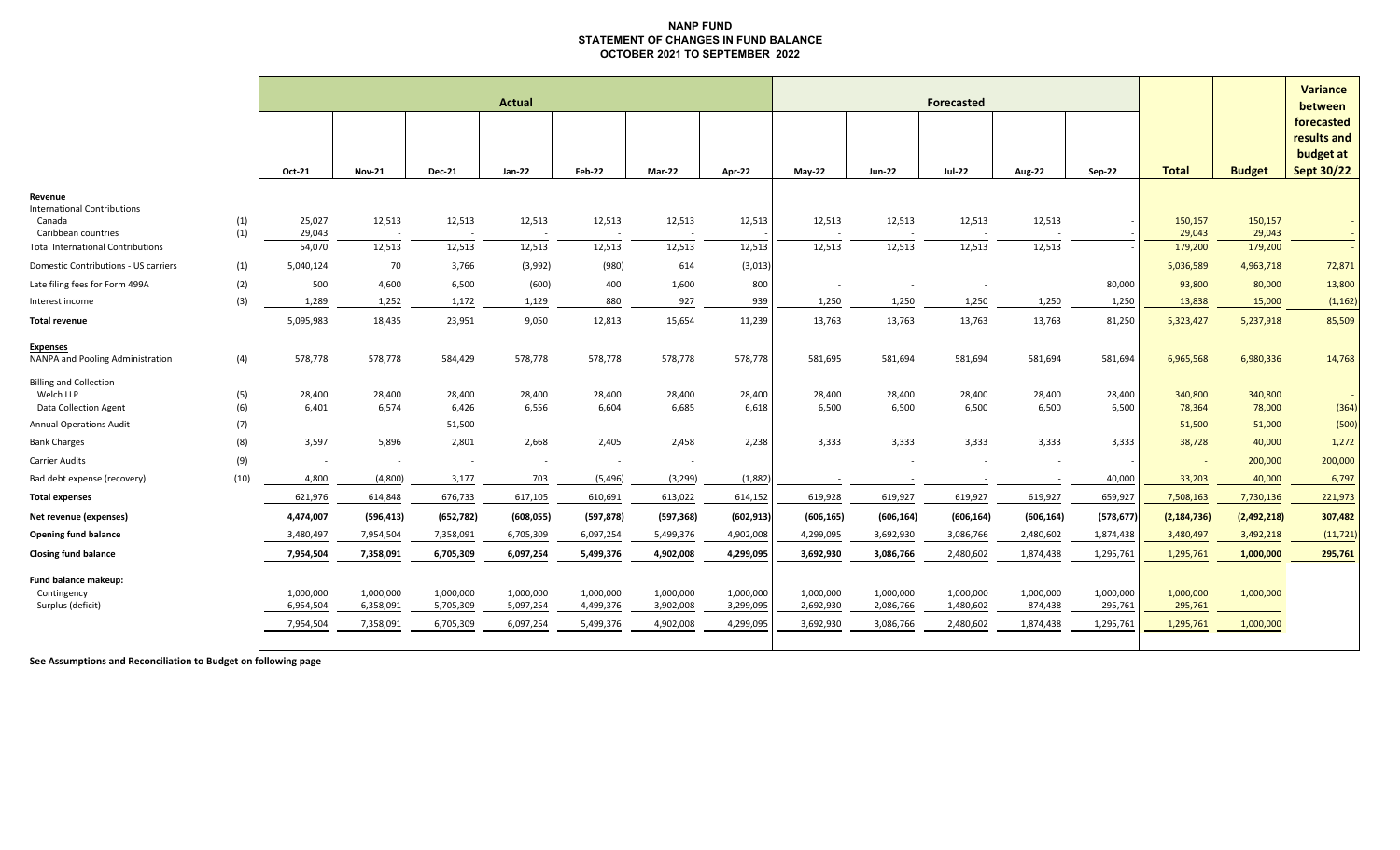### **NANP FUND STATEMENT OF CHANGES IN FUND BALANCE OCTOBER 2020 TO SEPTEMBER 2021**

## **Reconciliation of forecast to budget**

| Budgeted fund balance at September 30, 2022 - contingency         | \$1,000,000 |
|-------------------------------------------------------------------|-------------|
| Increase in opening fund balance between budget period and actual | (11, 721)   |
| Additional billings over estimate from budget                     | 72,871      |
| Late filing fees (reversal) for Form 499A                         | 13,800      |
| Interest earned - Variance between actual and budget              | (1, 162)    |
| NANPA and Pooling - Variance between actual and budget            | 14,768      |
| Data Collection fees - Variance between actual and budget         | (364)       |
| Annual operations audit - variance between actual and budget      | (500)       |
| Bad debts - Variance between actual and budget                    | 6,797       |
| Carrier audits thatare anticipated not to be performed            | 200,000     |
| Bank fees - Variance between actual and budget                    | 1,272       |
|                                                                   |             |
| Forecasted fund balance at September 30, 2022                     | \$1,295,761 |

## **Assumptions:**

**(1)** The US carrier contributions for the period from October 2021 to September 2022 and the International contributions are based upon actual billings.

**(2)** These fees represent the \$100 late filing fee charged to those companies that do not file the Form 499A by the due date.

- **(3)** Interest income is based on actual amounts received.
- **(4)** The cost of NANPA and Pooling administration is based on the contract with Somos.
- **(5)** The cost of B&C Agent is based on the contract with Welch LLP
- **(6)** The expense for the Data Collection Agent is based on an allocation of costs by USAC.
- **(7)** The expense for the annual operations audit performed by Ernst & Young LLP is based on actual cost.
- **(8)** Bank fees are an expense to the Fund.

**(9)** The budget allows \$200,000 for carrier audits. The FCC cannot confirm whether any audits will be initiated between May and September 2022. Based on prior history, the amount provided for carrier audits is being returned to the surplus amount increasing the surplus by \$200,000 which will be used to offset next year's contribution requirements. If carrier audits cost should be incurred between May and September 2022, the cost will be paid out of the next funding year's contingency allowance.

**(10)** The allowance covers all accounts considered potentially uncollectible at April 30, 2022.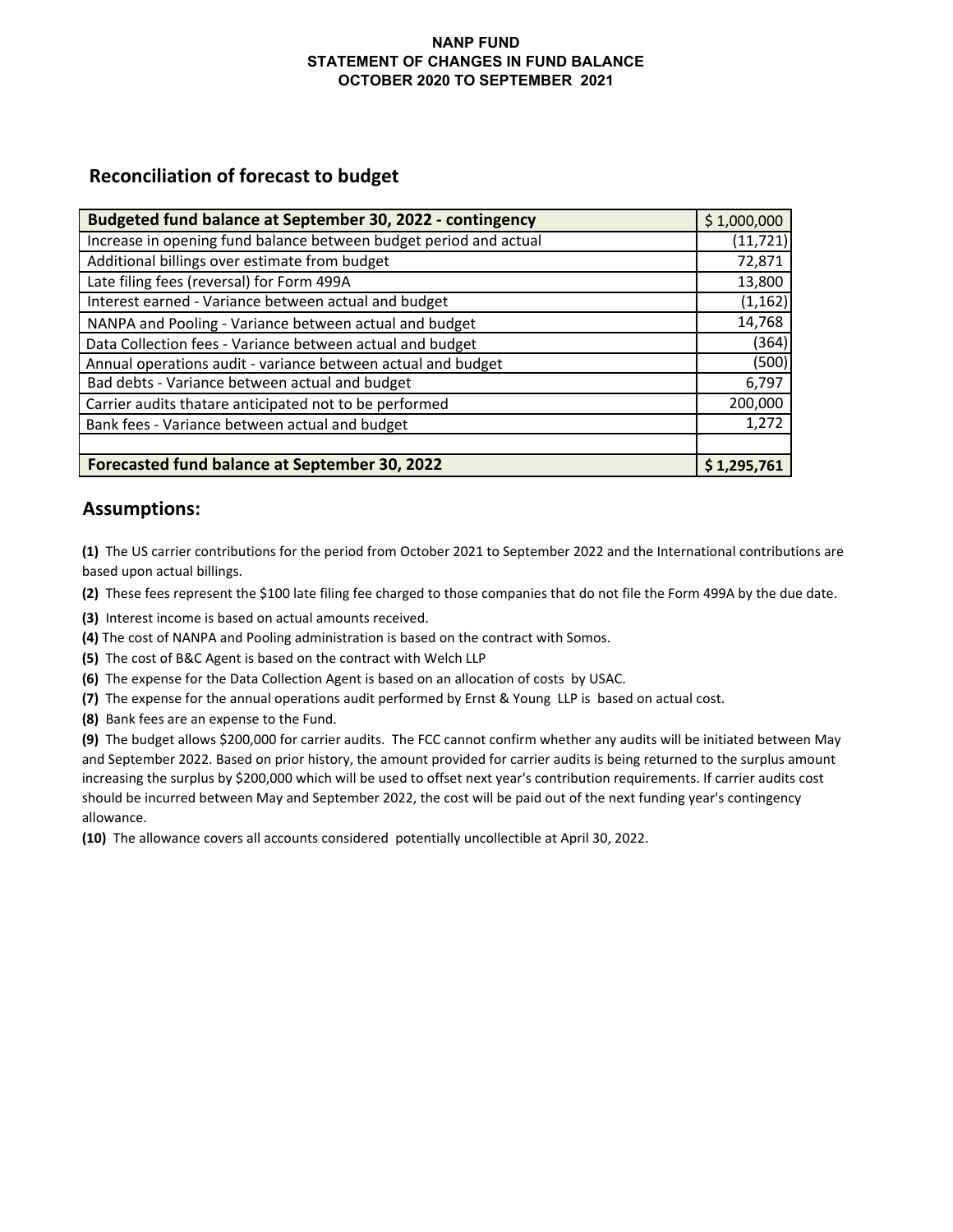## **Deliverables Report**

#### **Distributing invoices**

The invoices for carriers were emailed/mailed on April 12 $^{\text{th}}$ . Payment is due May 12 $^{\text{th}}$ .

#### **Processing Payments**

Payment information from the lockbox service at Bank of America is downloaded on a daily basis. The deposit information is recorded daily.

#### **Late/Absent Payments**

Demand notices and statements of account were emailed/mailed on April 13<sup>h</sup> to all carriers with overdue balances. A total of 20 demand notices and statements of account were sent out. During the same month last year, 74 statements and demand notices were sent out. The number of statements sent out last year was higher due to statements being sent out for RND fees still owing by companies that had only paid their NANP fees.

#### **FCC Red Light Notices**

At a minimum, an updated red light report is posted to the FCC server for processing once a week. When required, additional updates are posted.

#### **Helpdesk Queries**

All queries are directed to a helpdesk voicemail inbox or email inbox. The details of the query are documented in an MS Access database including the date, Filer ID, nature of query, name of person making the request, who responded to the query and the resolution date. In April, 10 calls and 15 emails were received ( 2021 - 4 calls and 20 emails). Most queries are about requesting copies of invoices, how to make changes to their email billing address, notification about closing their business, asking what the invoice was for or asking how to make a payment.

#### **Staffing**

There are no changes to staffing.

#### **Status of Contracts**

The Billing and Collection Agent contract was awarded to Welch LLP in April 2018. The contract is for a 5-year period from May 1, 2018 to April 30, 2023. A change order has been submitted for work related to administration of collection of fees for the Reassigned Numbers Database.

The NANPA, Pooling and RND administration contract was awarded in December 2020. It allowed for a 3-month transition and development period from Dec 1, 2020 to Feb 28, 2021 and a 57-month administration period from Mar 1, 2021 to Nov 30, 2025 and 3 oneyear extensions ending November 30, 2028.

#### **Status of Audits**

**FCC Audit:** The FCC and the auditors confirmed that they do not need anything from NANP this year since they are now reporting NANP as a disclosure entity in their footnotes instead of as a consolidated entity.

**Independent Audit:** The independent audit by Ernst & Young LLP of the financial statements and specified procedures was completed December 16th, 2021.

**PIIA:** The audit began November 18, 2021. Document requests were submitted when requested.Biweekly audit meetings are attended.

#### **Deliverable Reports Submission Dates Quarterly Report on Fund Performance and Statement of Financial Positio**n - submitted April 6, 2022 **Quarterly Crosswalk reporting package** - submitted April 6, 2022 **Quarterly Treasury Report on Receivables** - submitted April 11, 2022 **March NAOWG report** - submitted April 6, 2022

#### **Accounts Receivable**

In April, \$1,168.72 was received from Treasury for delinquents debts collected. This represents payments from 10 companies.